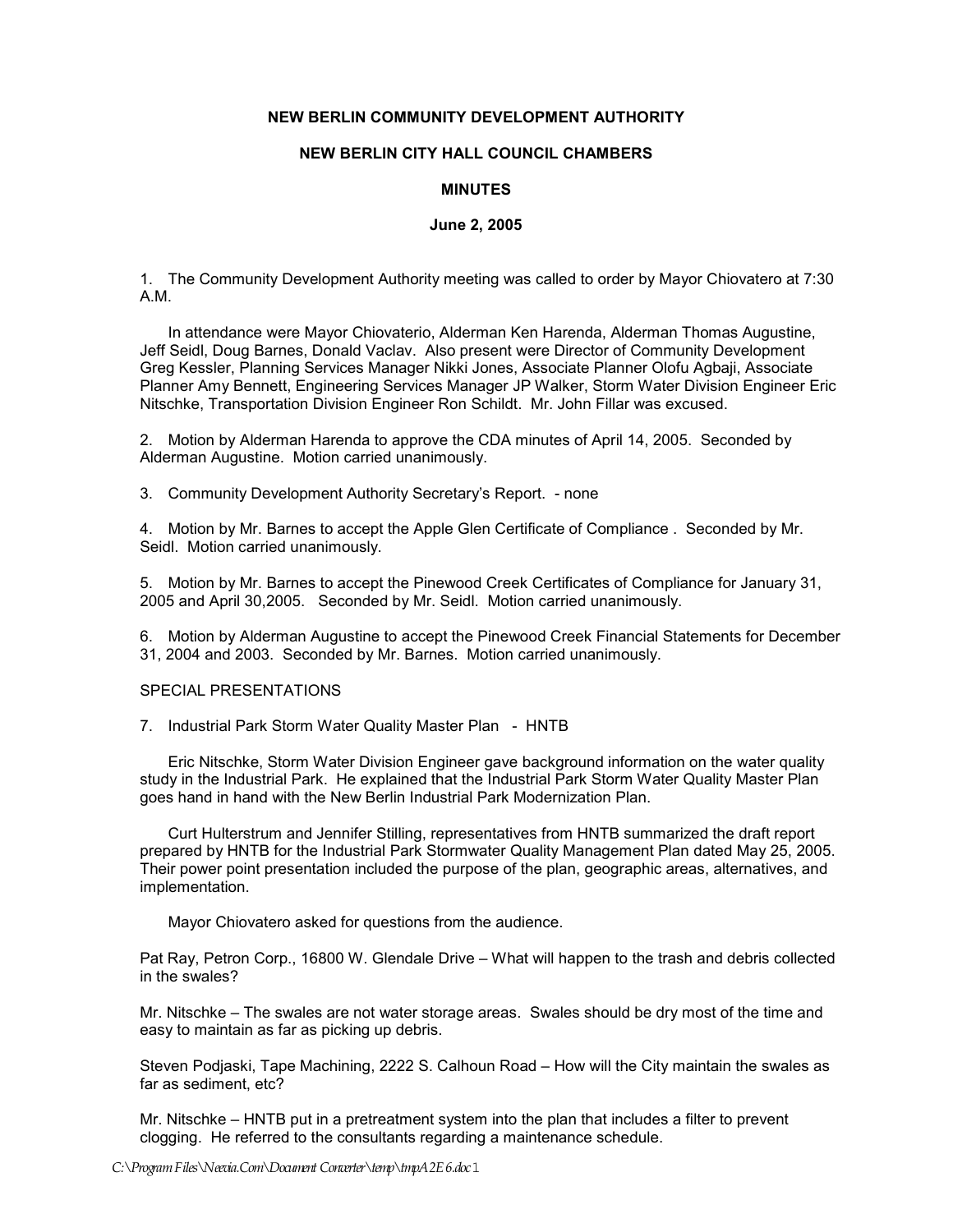Mr. Hulterstrum – It is a low maintenance system with good infiltration capabilities. It is hard to predict a maintenance timeframe, perhaps every ten years or longer.

Mary Wehrheim, Stanek Tool, 2500 S. Calhoun – Is there anywhere we can go to see one of these bio-detention swales?

Mr. Hulterstrum – There are none in the metro area. There are infiltration facilities being used but not as enhanced. I can tell you the location of those. I can also direct you to websites for information on these facilities.

Mr. Podjaski – What are the best trees for evaporation?

Mr. Hulterstrum – Cottonwood, Aspen, Poplar are some examples but aesthetics would need to be considered.

Lee Fickau, 2780 S. 166<sup>th</sup> St. – I understand there is a large swale planned in the Calhoun area?

Ms. Stilling – There are two regional storage facilities located on the South end of the Industrial Park and in the proposed drainage easement underground along Calhoun Road.

Mr. Fickau – How much buildable land will this use up?

Mr. Hulterstrum – It requires approximately 3 ½ acres for a regional facility.

Mr. Podjaski – Will the frontage road remain?

Mr. Nitschke – The Industrial Park Implementation Plan works hand in hand with the New Berlin Industrial Park Redevelopment Plan and would deal with that question.

Mayor Chiovatero asked for questions from CDA members?

Ald. Ken Harenda questioned the costs on Table 8.1 and 6.6 in the report.

Mr. Hulterstrum explained that Table 8.1 is the cost for bio-retention swales only and Table 6.6 includes all quality control alternatives.

7. Storm Water Utility 5-Year Plan Overview - Eric Nitschke

No Action.

OLD BUSINESS

8. New Berlin Industrial Park Modernization Plan Update (CDA-03-09) – Doug Barnes

Mr. Barnes explained that the Plan is the same draft that was presented at the last CDA meeting. He summarized the importance of the plan and went over the A,B,C Road styles, paser ratings, lighting, storm water improvements and landscaping.

Mr. Ray – I am doing an expansion along with landscaping now. When will this plan be enforced? Do I follow it now or when will it be going into action?

Mr. Kessler – The final draft of the Plan needs to be completed and then approved by the CDA and Common Council. I cannot make you follow the new requirements when the Plan is not adopted.

 Mr. Barnes continued recapping the contents of the Plan saying that signage is in production as we speak. We are moving forward with the monument sign.

Mr. Barnes said if all aspects of the Plan were to happen at once, it would cost \$16.1 million